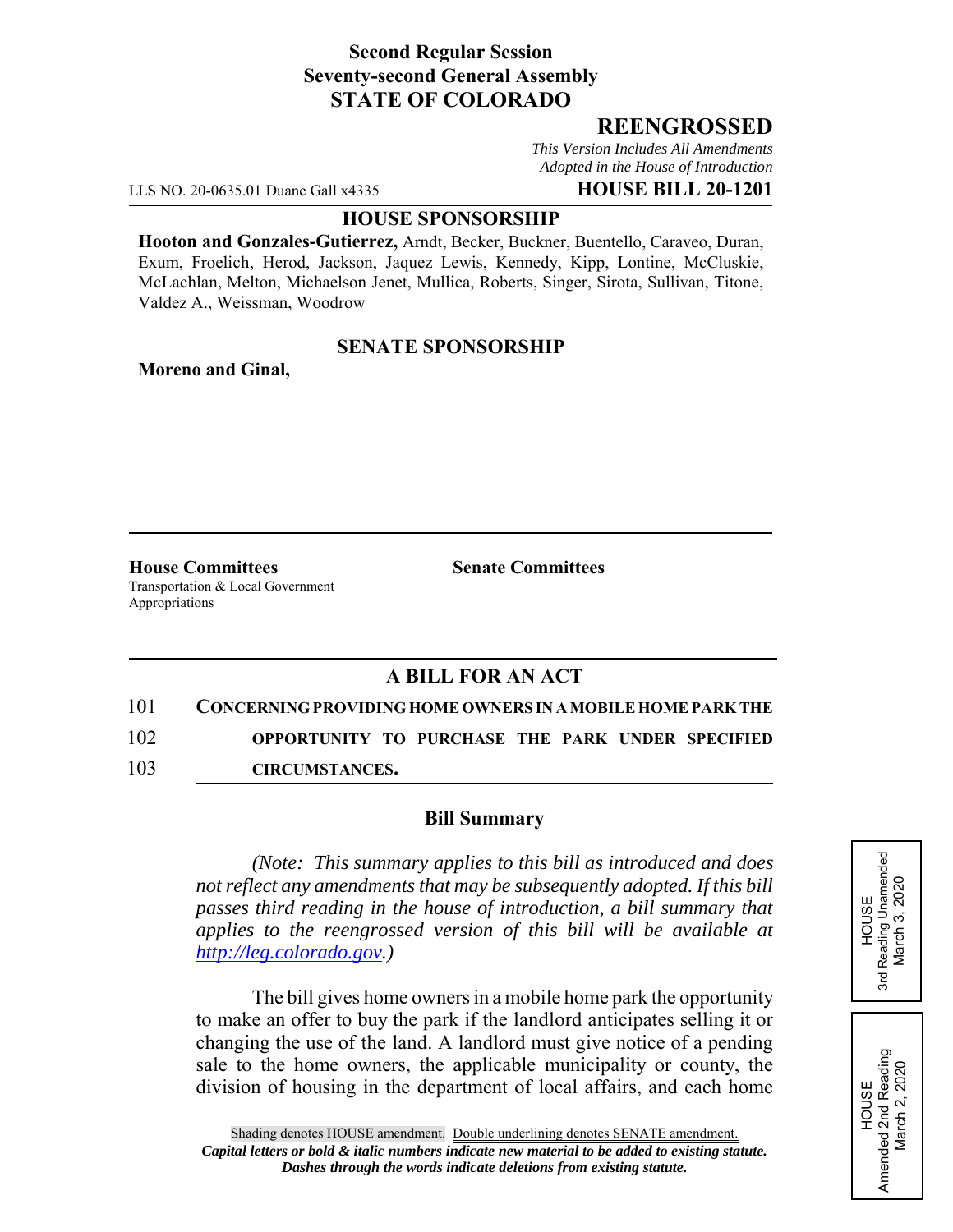owners' association, residents' association, or similar body that represents the residents of the park. The home owners then have 90 days to make an offer to purchase and arrange financing if necessary. A purchase may be made by an association representing at least 51% of the home owners.

If a sale of a mobile home park occurs and the home owners are not the buyers, the landlord must send the municipality or county and the division of housing an affidavit of compliance with the requirements of the bill.

The notice and purchase-option provisions do not apply if the proposed sale is to a family member of the landlord or to someone who is already a cotenant of the property or if a transfer occurs due to inheritance or eminent domain.

1 *Be it enacted by the General Assembly of the State of Colorado:*

- 
- 

2 **SECTION 1. Legislative declaration.** (1) The general assembly

3 finds, determines, and declares that:

4 (a) More than 100,000 Coloradans currently live in manufactured 5 housing, including mobile homes, and that number is increasing;

6 (b) Mobile homes, manufactured housing, and factory-built 7 housing are important, unsubsidized, and effective ways to meet 8 Colorado's affordable housing needs;

 (c) Because many people living in mobile home parks own their home but not the land upon which it sits, park owners can wield significant power over housing security. If a park owner pursues redevelopment of the park property, mobile home owners are at risk of losing their investment. The scarcity of vacancies in other parks and the high costs of relocating a mobile home make relocation of a mobile home nearly impossible. When a mobile home park closes, mobile home owners can find themselves pushed into poverty.

17 (d) The department of regulatory agencies' "2018 Sunrise Review: 18 Manufactured Housing Community Owners and Managers" states: 19 "Clearly, harm is occurring in manufactured housing communities … The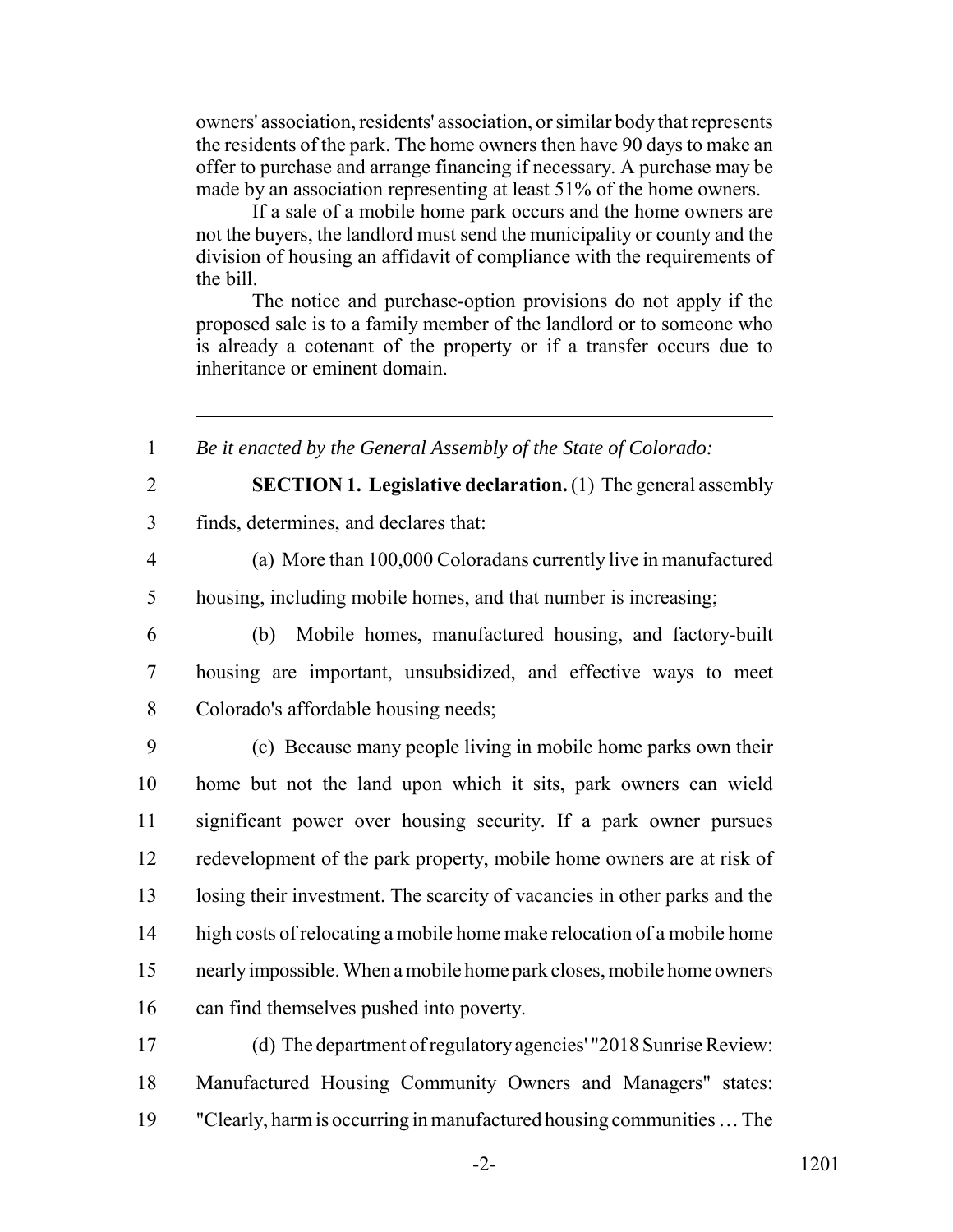harm largely stems from the lack of enforcement of existing laws, bad actors exploiting a relatively loose regulatory structure, and the inevitable tension that arises when the house belongs to one person but the land beneath it belongs to someone else … Conditions for Colorado owners of manufactured homes could be improved by … promoting opportunities for homeowners to purchase the communities they live in; and increasing political engagement at the local and the state level.";

 (e) Existing statutory provisions requiring notice to mobile home owners of a pending sale or change in use of a mobile home park represent a positive step toward reducing the amount of economic disruption experienced by mobile home owners in these circumstances; and

 (f) Building on these provisions by also giving mobile home owners an opportunity to purchase the property, in accordance with this act, can help to promote home ownership while preserving the benefits of mobile home parks as affordable housing.

 **SECTION 2.** In Colorado Revised Statutes, **repeal and reenact, with amendments,** 38-12-217 as follows:

 **38-12-217. Notice of change of use - notice of sale or closure of park - opportunity for home owners to purchase - procedures - exemptions.** (1) EXCEPT AS SPECIFIED IN SUBSECTION (12) OF THIS SECTION:

**(a) A MOBILE HOME PARK OWNER SHALL NOTIFY THE OWNERS OF**  ALL MOBILE HOMES IN THE PARK AND THE MUNICIPALITY IN WHICH THE PARK IS SITUATED OR, IF NONE, THE COUNTY IN WHICH THE PARK IS SITUATED OF THE PARK OWNER'S INTENT TO CHANGE THE USE OF THE LAND COMPRISING THE PARK OR TO SELL THE PARK.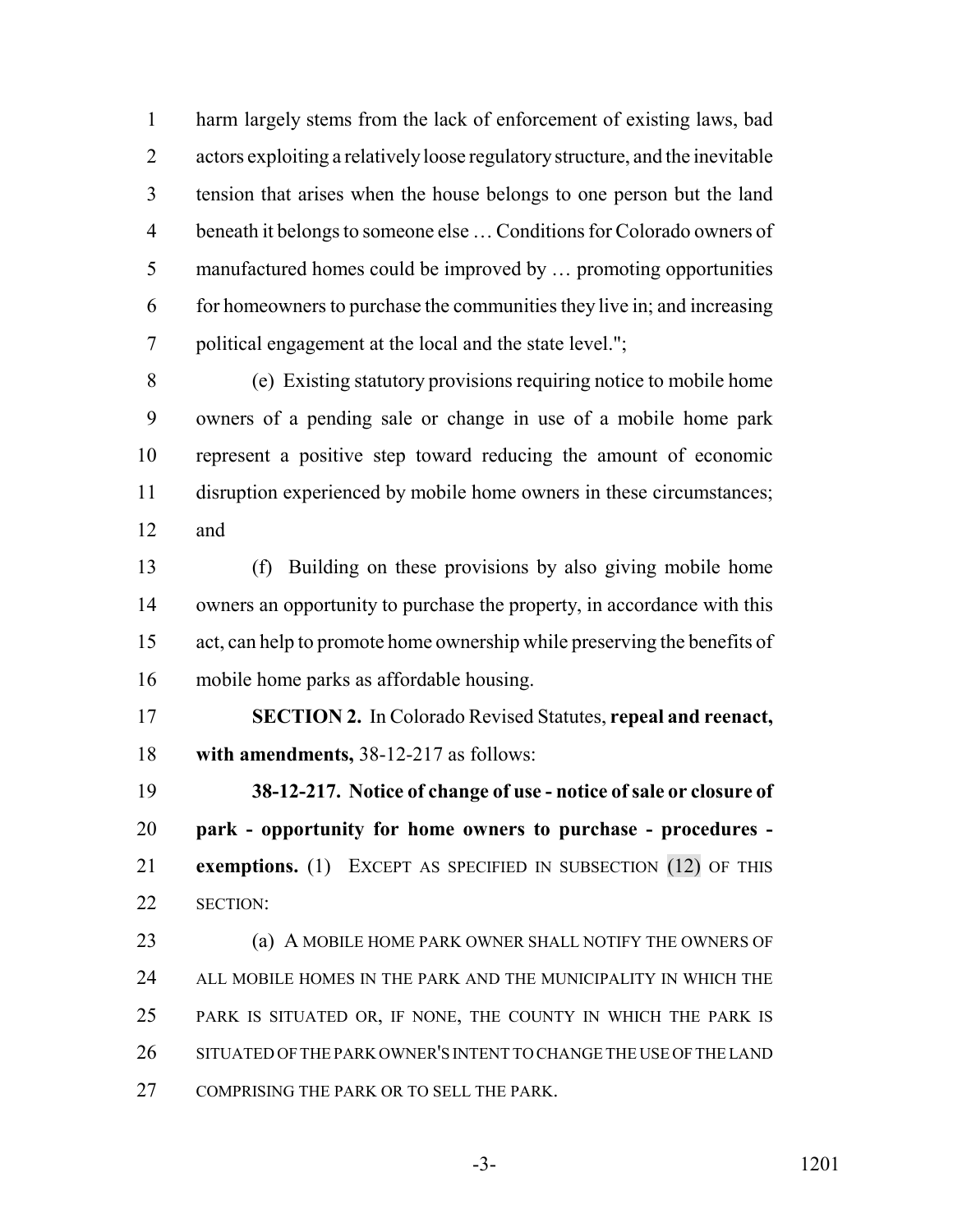(b) IF A MOBILE HOME PARK OWNER INTENDS TO CHANGE THE USE OF THE LAND COMPRISING THE MOBILE HOME PARK, THE MOBILE HOME PARK OWNER SHALL GIVE WRITTEN NOTICE TO EACH HOME OWNER AT LEAST TWELVE MONTHS BEFORE THE CHANGE IN USE WILL OCCUR. THE MOBILE HOME PARK OWNER SHALL MAIL THE WRITTEN NOTICE TO EACH HOME OWNER AT THE HOME OWNER'S MOST RECENT ADDRESS AND SHALL POST A COPY OF THE NOTICE IN A CONSPICUOUS PLACE ON THE MOBILE HOME OR AT THE MAIN POINT OF ENTRY TO THE LOT.

 (c) NO EARLIER THAN THIRTY DAYS AFTER GIVING THE NOTICE 10 REQUIRED BY THIS SUBSECTION (1) OR SUBSECTION (2) OF THIS SECTION, A MOBILE HOME PARK OWNER MAY POST INFORMATION IN A PUBLIC SPACE 12 IN THE MOBILE HOME PARK DESCRIBING THE METHOD FOR PROVIDING A SIGNED WRITING TO THE MOBILE HOME PARK OWNER RELATED TO THE OPPORTUNITY TO PURCHASE. THE POSTING MAY INCLUDE STANDARD FORMS RELATED TO THE OPPORTUNITY TO PURCHASE, INCLUDING A FORM FOR PROVIDING NOTICE THAT A HOME OWNER DOES NOT WISH TO PARTICIPATE IN EFFORTS TO PURCHASE A COMMUNITY.

18 (d) A MOBILE HOME PARK OWNER SHALL NOT SOLICIT OR REQUEST A HOME OWNER'S INTENTION OR A SIGNED WRITING RELATED TO THE OPPORTUNITY TO PURCHASE DURING THE INITIAL THIRTY DAYS AFTER 21 GIVING NOTICE PURSUANT TO THIS SUBSECTION (1) OR SUBSECTION (2) OF 22 THIS SECTION. AT NO TIME DURING THE TIME PERIOD FOR CONSIDERING AN OPPORTUNITY TO PURCHASE SHALL A MOBILE HOME PARK OWNER ATTEMPT TO COERCE OR PROVIDE ANY FINANCIAL OR IN-KIND INCENTIVES TO A HOME OWNER TO INFLUENCE THE HOMEOWNER'S DECISION. ANY COMPLAINTS ALLEGING VIOLATION OF THIS SUBSECTION (1) MAY BE RESOLVED UNDER PART 11 OF THIS ARTICLE 12.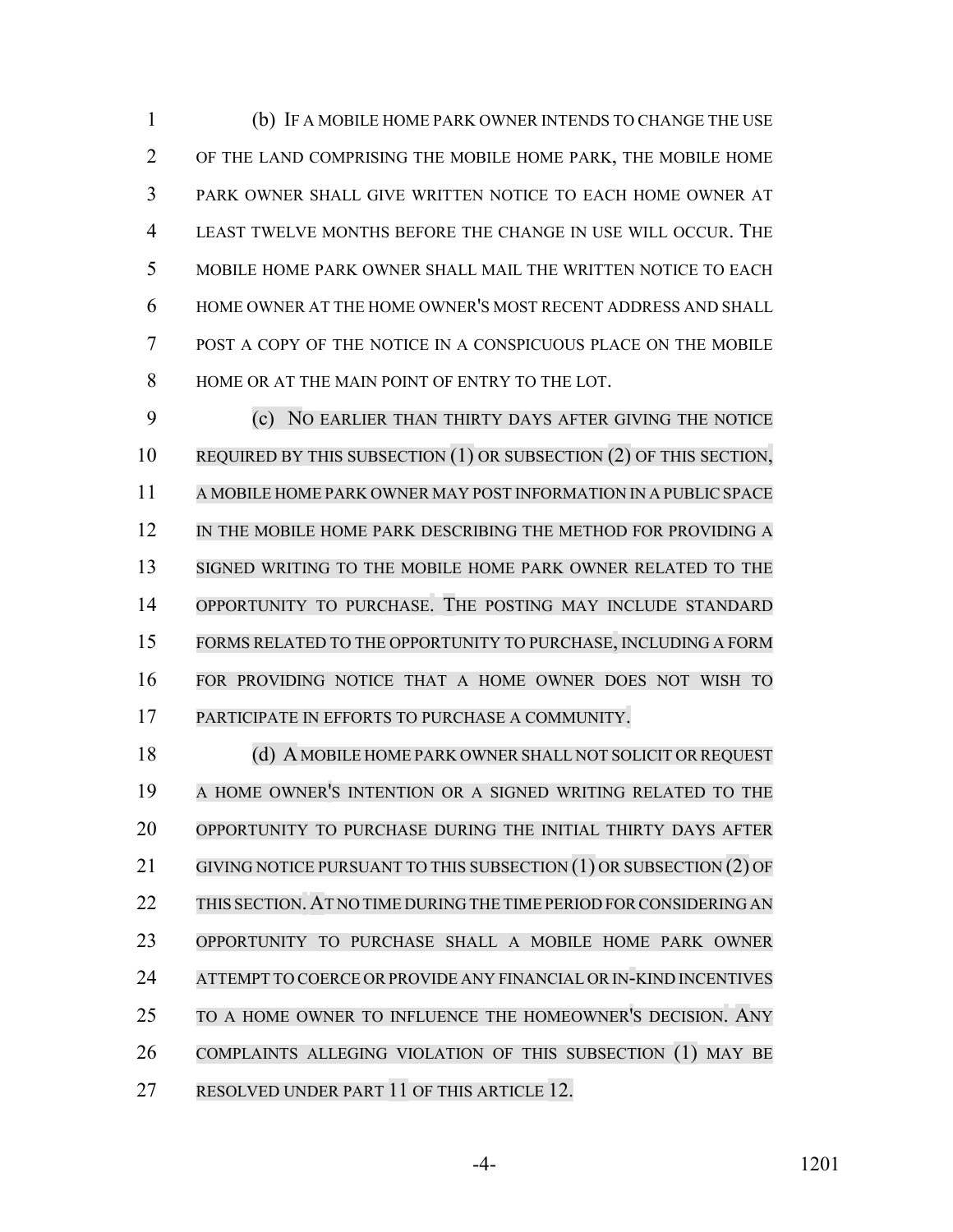(2) **Notice - when required.** IN ADDITION TO THE NOTICE SPECIFIED IN SUBSECTION (1) OF THIS SECTION, AND EXCEPT AS SPECIFIED 3 IN SUBSECTION (12) OF THIS SECTION: (a) A LANDLORD SHALL GIVE NOTICE TO EACH HOME OWNER IN THE MOBILE HOME PARK UPON ANY OF THE FOLLOWING TRIGGERING EVENTS: (I) THE LANDLORD LISTS THE PARK FOR SALE; (II) THE LANDLORD INTENDS TO MAKE A FINAL, UNCONDITIONAL ACCEPTANCE OF AN OFFER FOR THE SALE OR TRANSFER OF THE PARK; OR (III) THE LANDLORD RECEIVES: (A) A NOTICE OF ELECTION AND DEMAND OR LIS PENDENS RELATED TO FORECLOSURE OF THE PARK PURSUANT TO PART 1 OF ARTICLE 12 38 OF THIS TITLE 38; OR (B) NOTICE THAT A CERTIFICATE OF LEVY HAS BEEN FILED 14 RELATED TO THE PARK PURSUANT TO SECTION 13-56-101. (b) WITHIN FOURTEEN DAYS AFTER THE DATE ON WHICH ANY OF 16 THE EVENTS DESCRIBED IN SUBSECTION (2)(a) OF THIS SECTION OCCUR, THE LANDLORD SHALL MAIL THE NOTICE REQUIRED BY THIS SECTION BY CERTIFIED MAIL TO: (I) EACH HOME OWNER, USING THE MOST RECENT ADDRESS OF THE HOME OWNER, AND SHALL POST A COPY OF THE NOTICE IN A CONSPICUOUS PLACE ON THE MOBILE HOME OR AT THE MAIN POINT OF ENTRY TO THE LOT; **(II)** THE MUNICIPALITY OR, IF THE PARK IS IN AN UNINCORPORATED AREA, THE COUNTY WITHIN WHICH THE PARK IS LOCATED; **(III)** THE DIVISION OF HOUSING IN THE DEPARTMENT OF LOCAL AFFAIRS; AND (IV) EACH HOME OWNERS' ASSOCIATION, RESIDENTS' ASSOCIATION, OR SIMILAR BODY THAT REPRESENTS THE RESIDENTS OF THE

-5- 1201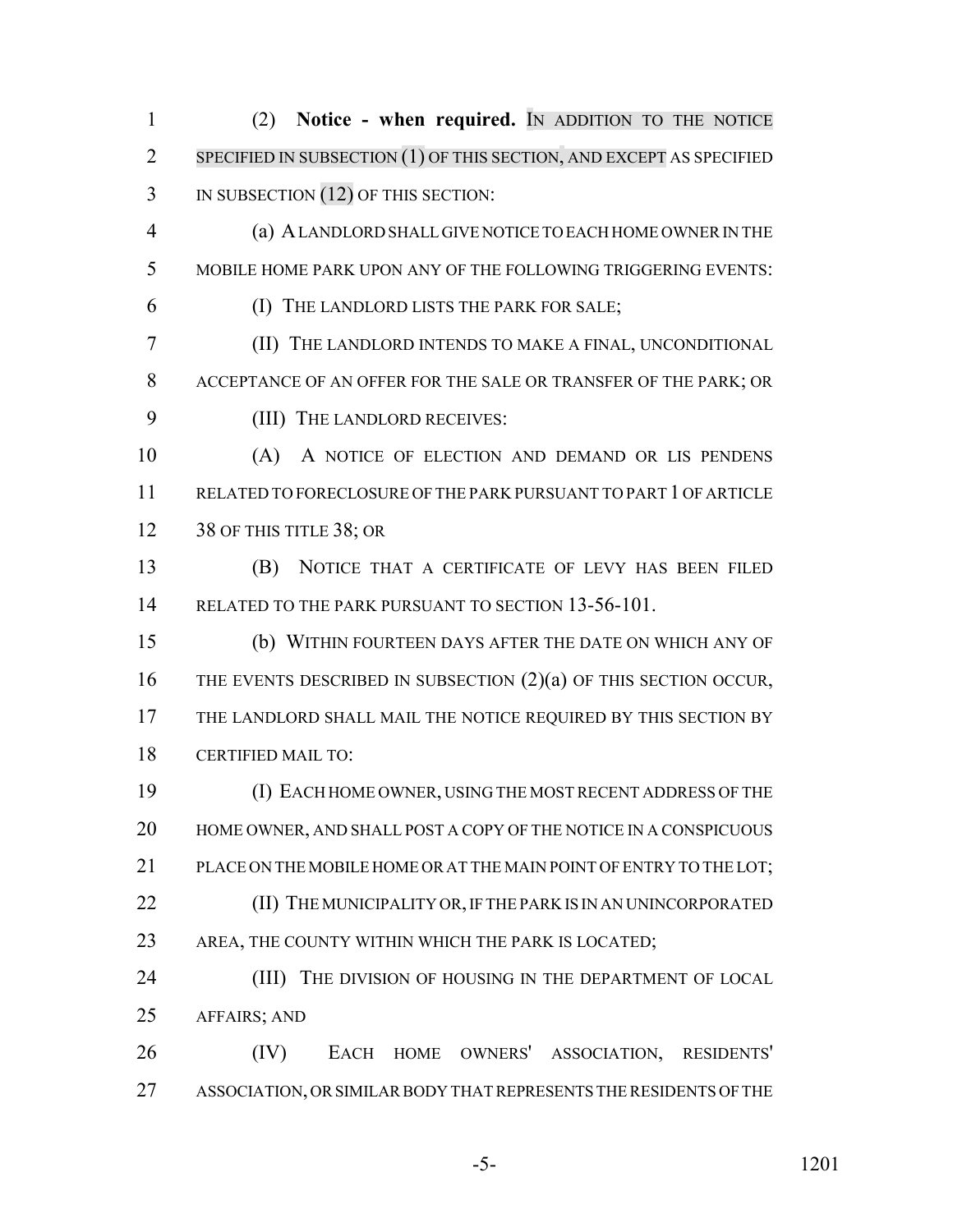PARK.

 (3) **Contents of notice.** THE NOTICE GIVEN PURSUANT TO SUBSECTION (1) OR (2) OF THIS SECTION MUST INCLUDE NOTICE OF HOME OWNERS' RIGHTS UNDER SUBSECTIONS (4) TO (9) OF THIS SECTION. IF THE TRIGGERING EVENT INVOLVES A SALE, THE NOTICE MUST ALSO INCLUDE A DESCRIPTION OF THE PROPERTY TO BE PURCHASED AND THE PRICE, TERMS, AND CONDITIONS OF AN ACCEPTABLE OFFER THE LANDLORD HAS RECEIVED TO SELL THE MOBILE HOME PARK OR THE PRICE OR TERMS AND CONDITIONS FOR WHICH THE LANDLORD INTENDS TO SELL THE PARK. THE INFORMATION REGARDING THE PROPOSED SALE AND THE PRICE,TERMS, AND CONDITIONS OF AN ACCEPTABLE OFFER MAY BE SHARED FOR THE PURPOSES OF EVALUATING OR OBTAINING FINANCING FOR THE PROSPECTIVE TRANSACTION, BUT ALL PERSONS WHO RECEIVE THE INFORMATION SHALL OTHERWISE KEEP IT CONFIDENTIAL IF THE PARK OWNER OR THE PARK OWNER'S AGENT SO REQUESTS. (4) **Offer to purchase - who may submit - time limits.** (a) A GROUP OR ASSOCIATION OF HOME OWNERS OR THEIR ASSIGNEES HAVE NINETY DAYS AFTER THE DATE THAT THE LANDLORD MAILS A NOTICE UNDER SUBSECTION (1) OR (2) OF THIS SECTION TO:

**(I) SUBMIT TO THE LANDLORD A PROPOSED PURCHASE AND SALE** AGREEMENT; AND

**(II)** OBTAIN A BINDING COMMITMENT FOR ANY NECESSARY FINANCING OR GUARANTEES.

**(b) NOTWITHSTANDING SUBSECTION (4)(a) OF THIS SECTION, IF A**  FORECLOSURE SALE OF THE PARK IS SCHEDULED FOR LESS THAN NINETY DAYS AFTER THE LANDLORD MAILS A NOTICE UNDER SUBSECTION (1) OR  $(2)$  OF THIS SECTION, THE OPPORTUNITY GRANTED BY SUBSECTION  $(4)(a)$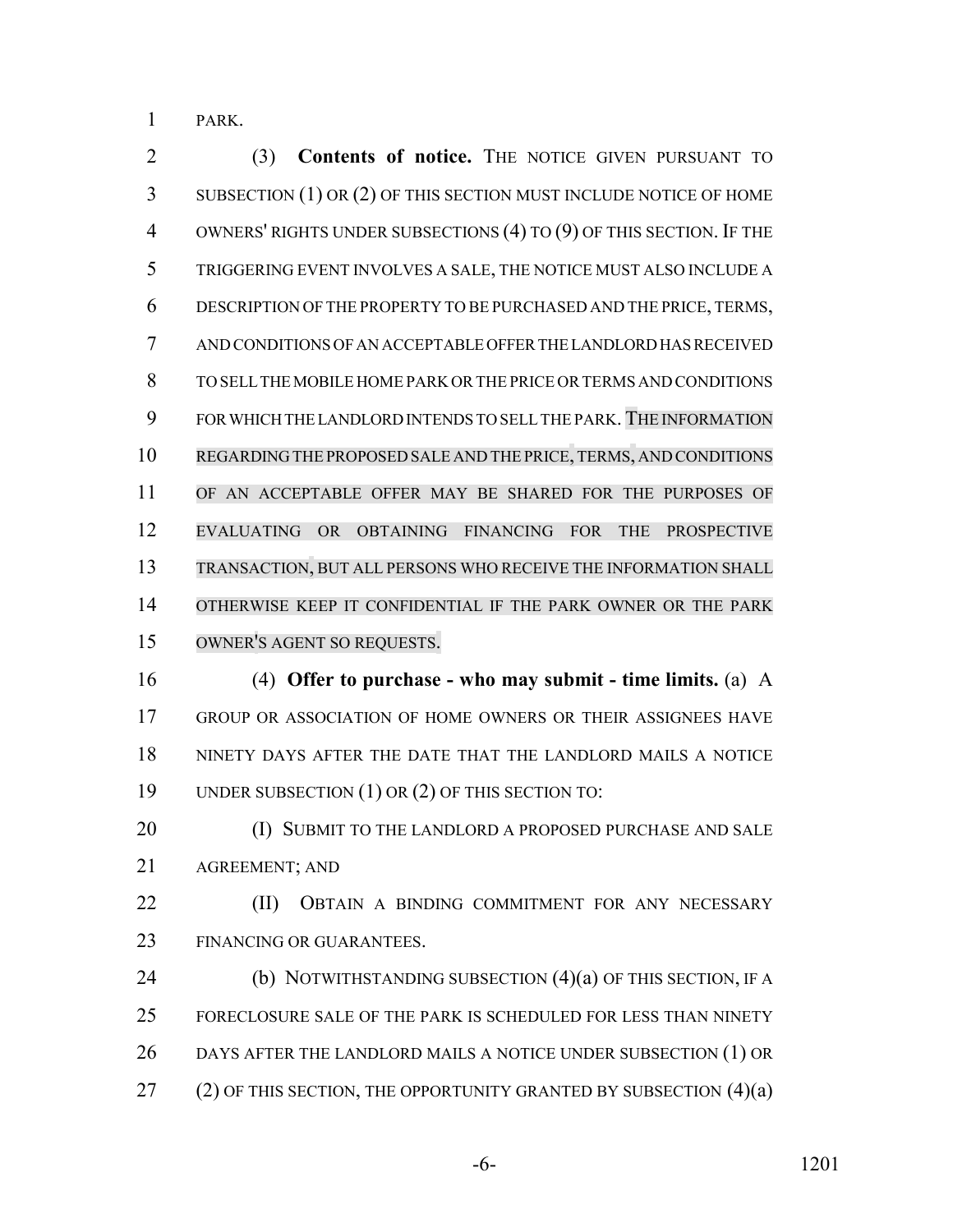OF THIS SECTION TERMINATES ON THE DATE OF THE FORECLOSURE SALE.

 (c) A GROUP OR ASSOCIATION OF HOME OWNERS OR THEIR ASSIGNEES HAS THE OPPORTUNITY GRANTED BY SUBSECTION (4)(a) OF THIS SECTION IF THE GROUP OR ASSOCIATION OF HOME OWNERS OR THEIR ASSIGNEES HAVE THE APPROVAL OF AT LEAST FIFTY-ONE PERCENT OF THE HOME OWNERS IN THE PARK. THE GROUP OR ASSOCIATION OF HOME OWNERS OR THEIR ASSIGNEES MUST SUBMIT TO THE LANDLORD REASONABLE EVIDENCE THAT THE HOME OWNERS OF AT LEAST FIFTY-ONE PERCENT OF THE OCCUPIED HOMES IN THE PARK HAVE APPROVED THE GROUP OR ASSOCIATION PURCHASING THE PARK.

 (5) **Landlord's duty to consider offer.** A LANDLORD THAT RECEIVES AN OFFER PURSUANT TO THIS SECTION SHALL NOT UNREASONABLY REFUSE TO:

 (a) PROVIDE DOCUMENTS, DATA, AND OTHER INFORMATION IN RESPONSE TO REASONABLE REQUESTS FOR INFORMATION FROM A GROUP OR ASSOCIATION OF HOME OWNERS OR THEIR ASSIGNEES PARTICIPATING IN THE OPPORTUNITY TO PURCHASE THAT WOULD ENABLE THEM TO PREPARE AN OFFER. THE DOCUMENTS, DATA, AND OTHER INFORMATION PROVIDED MAY BE SHARED FOR THE PURPOSES OF EVALUATING OR OBTAINING FINANCING FOR THE PROSPECTIVE TRANSACTION, BUT ALL PERSONS WHO RECEIVE THE INFORMATION SHALL OTHERWISE KEEP IT 22 CONFIDENTIAL IF THE PARK OWNER OR THE PARK OWNER'S AGENT SO REQUESTS

 (b) NEGOTIATE IN GOOD FAITH WITH A GROUP OR ASSOCIATION OF HOME OWNERS OR THEIR ASSIGNEES; OR

26 (c) SCHEDULE A CLOSING DATE FOR A PURCHASE AND SALE AGREEMENT.

-7- 1201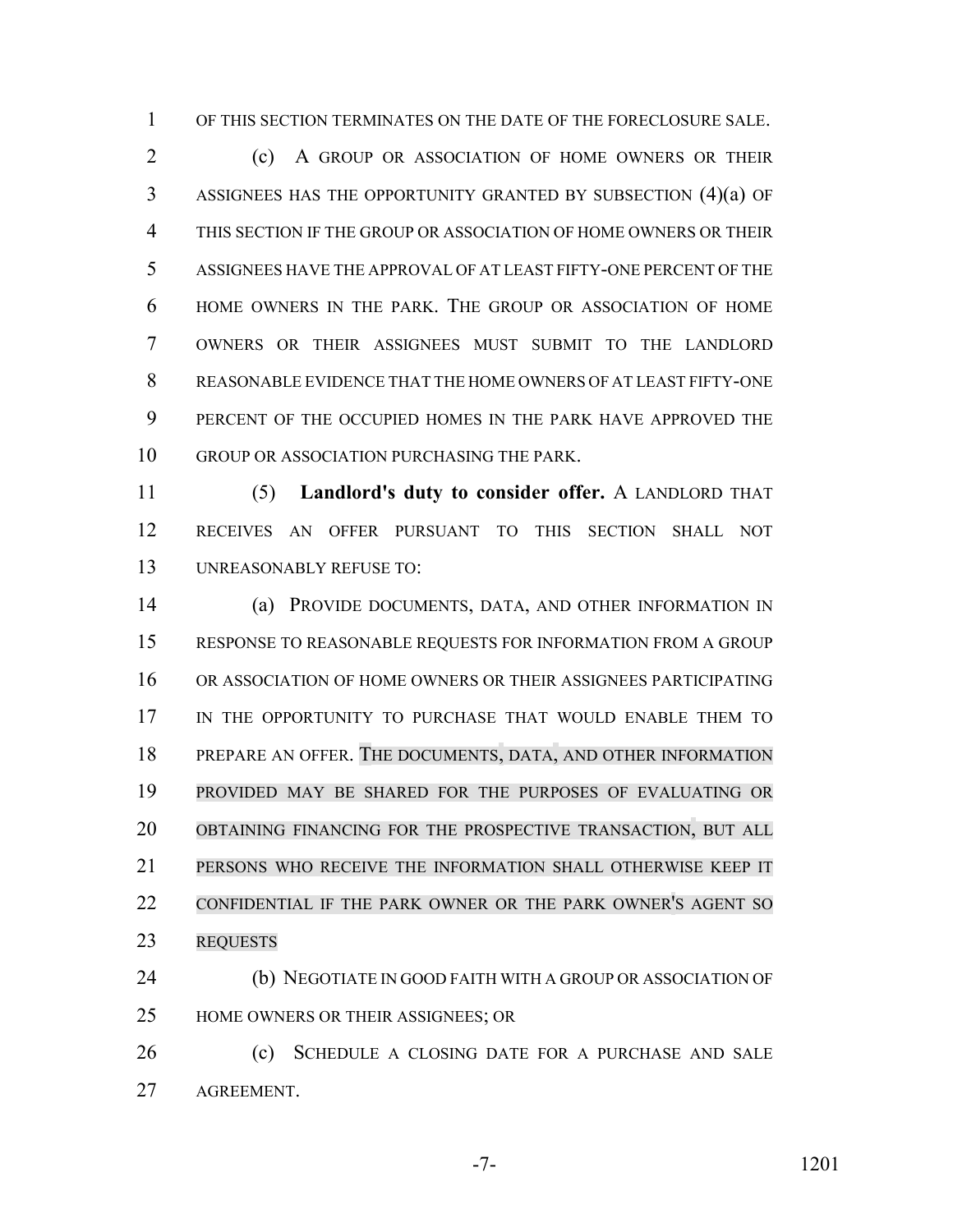(6) **Expiration of opportunity to purchase.** (a) IF THE 2 NINETY-DAY PERIOD PROVIDED FOR IN SUBSECTION (4)(a) OF THIS SECTION ELAPSES AND A GROUP OR ASSOCIATION OF HOME OWNERS OR THEIR ASSIGNEES HAVE NOT SUBMITTED A PROPOSED PURCHASE AND SALE AGREEMENT OR OBTAINED A BINDING FINANCIAL COMMITMENT, THE GROUP'S OR ASSOCIATION'S OPPORTUNITIES PROVIDED BY THIS SECTION TERMINATE.

 (b) A LANDLORD SHALL GIVE A GROUP OR ASSOCIATION OF HOME OWNERS OR THEIR ASSIGNEES AN ADDITIONAL NINETY DAYS AFTER THE NINETY-DAY PERIOD PROVIDED BY SUBSECTION (4)(a) OF THIS SECTION TO CLOSE ON THE PURCHASE OF THE MOBILE HOME PARK.

 (7) **Extension of time.** THE NINETY-DAY PERIODS DESCRIBED IN 13 SUBSECTIONS (4)(a) AND (6)(b) OF THIS SECTION MAY BE EXTENDED BY WRITTEN AGREEMENT BETWEEN THE LANDLORD AND THE GROUP OR ASSOCIATION OF HOME OWNERS OR THEIR ASSIGNEES.

 (8) **Assignment of right to purchase.** A GROUP OR ASSOCIATION OF HOME OWNERS OR THEIR ASSIGNEES THAT HAVE THE OPPORTUNITY TO PURCHASE UNDER SUBSECTION (4) OF THIS SECTION MAY ASSIGN THEIR PURCHASE RIGHT TO A LOCAL OR STATE GOVERNMENT, TRIBAL GOVERNMENT, HOUSING AUTHORITY, OR NONPROFIT WITH EXPERTISE RELATED TO HOUSING, OR TO AN AGENCY OF THE STATE, FOR THE PURPOSE 22 OF CONTINUING THE USE OF THE PARK.

 (9) **Independence of time limits and notice provisions.** (a) EACH OCCURRENCE OF A TRIGGERING EVENT LISTED IN SUBSECTION 25 (1) OR (2) OF THIS SECTION CREATES AN INDEPENDENT, NINETY-DAY OPPORTUNITY TO PURCHASE FOR THE GROUP OR ASSOCIATION OF HOME OWNERS OR THEIR ASSIGNEES. IF A NINETY-DAY OPPORTUNITY TO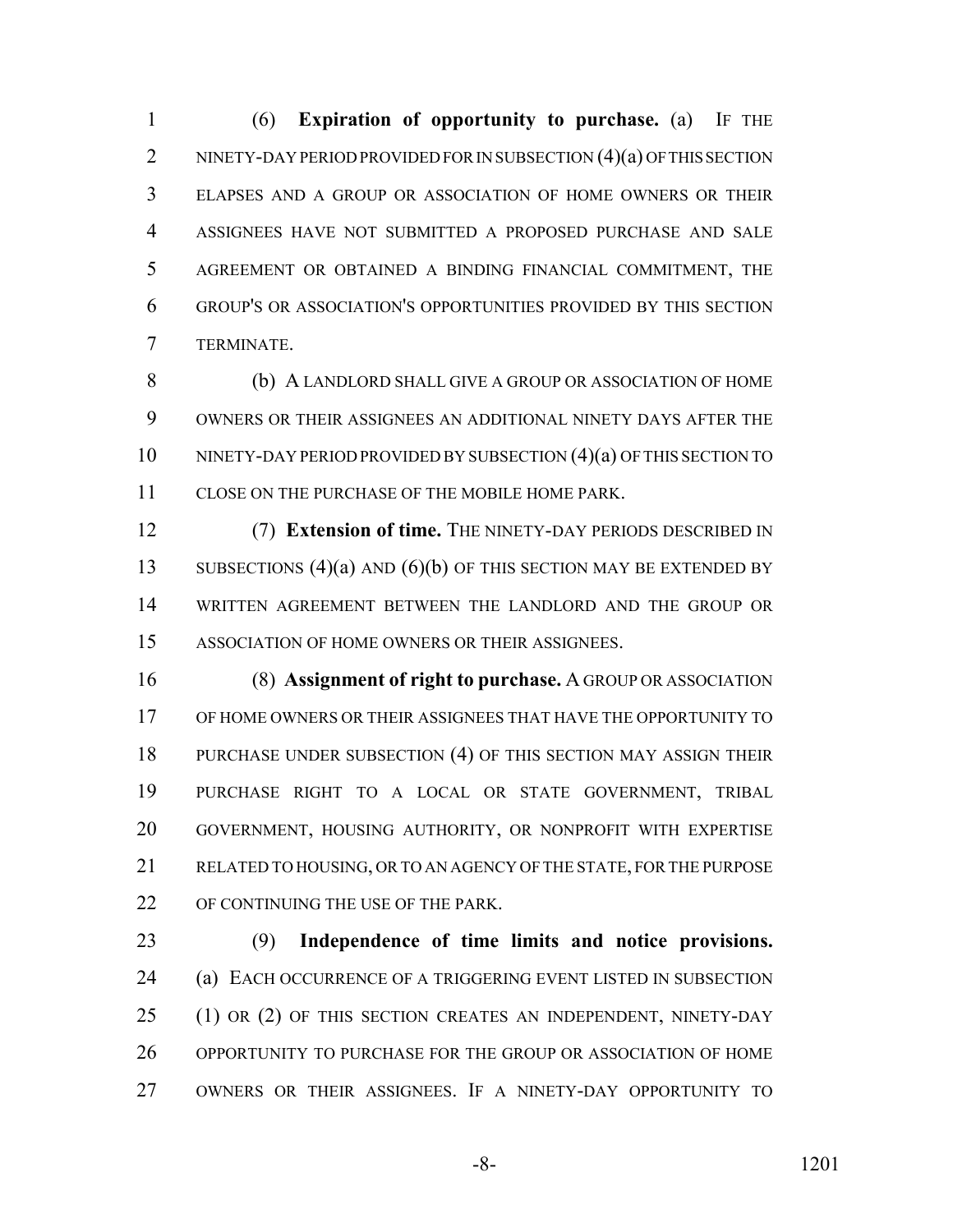PURCHASE IS IN EFFECT AND A NEW TRIGGERING EVENT OCCURS, THE ONGOING NINETY-DAY TIME PERIOD TERMINATES AND A NEW NINETY-DAY TIME PERIOD BEGINS ON THE LATEST DATE ON WHICH THE LANDLORD GIVES NOTICE, AS REQUIRED BY SUBSECTION (1) OR (2) OF THIS SECTION, 5 OF THE NEW TRIGGERING EVENT.

 (b) A NOTICE REQUIRED UNDER THIS SECTION IS IN ADDITION TO, AND DOES NOT SUBSTITUTE FOR OR AFFECT, ANY OTHER NOTICE REQUIREMENT UNDER THIS PART 2.

9 (10) A LANDLORD SHALL NOT MAKE A FINAL, UNCONDITIONAL ACCEPTANCE OF ANY OFFER FOR THE SALE OR TRANSFER OF THE PARK UNTIL:

 (a) THE LANDLORD HAS CONSIDERED AN OFFER MADE BY A GROUP OR ASSOCIATION OF HOME OWNERS OR THEIR ASSIGNEES PURSUANT TO 14 SUBSECTIONS (4) AND (5) OF THIS SECTION; OR

 (b) THE APPLICABLE PERIOD FOR EXERCISE OF THE OPPORTUNITY TO PURCHASE HAS EXPIRED PURSUANT TO SUBSECTION (6) OF THIS SECTION.

 (11) **Failure to complete transaction - affidavit of compliance.** IF THE GROUP OR ASSOCIATION OF HOME OWNERS OR THEIR ASSIGNEES ARE NOT THE SUCCESSFUL PURCHASER OF THE PARK, THE LANDLORD SHALL PROVIDE EVIDENCE OF COMPLIANCE WITH THIS SECTION BY FILING AN AFFIDAVIT OF COMPLIANCE WITH:

 (a) THE MUNICIPALITY OR, IF THE PARK IS IN AN UNINCORPORATED AREA, THE COUNTY, WITHIN WHICH THE PARK IS LOCATED; AND

 (b) THE DIVISION OF HOUSING IN THE DEPARTMENT OF LOCAL AFFAIRS.

-9- 1201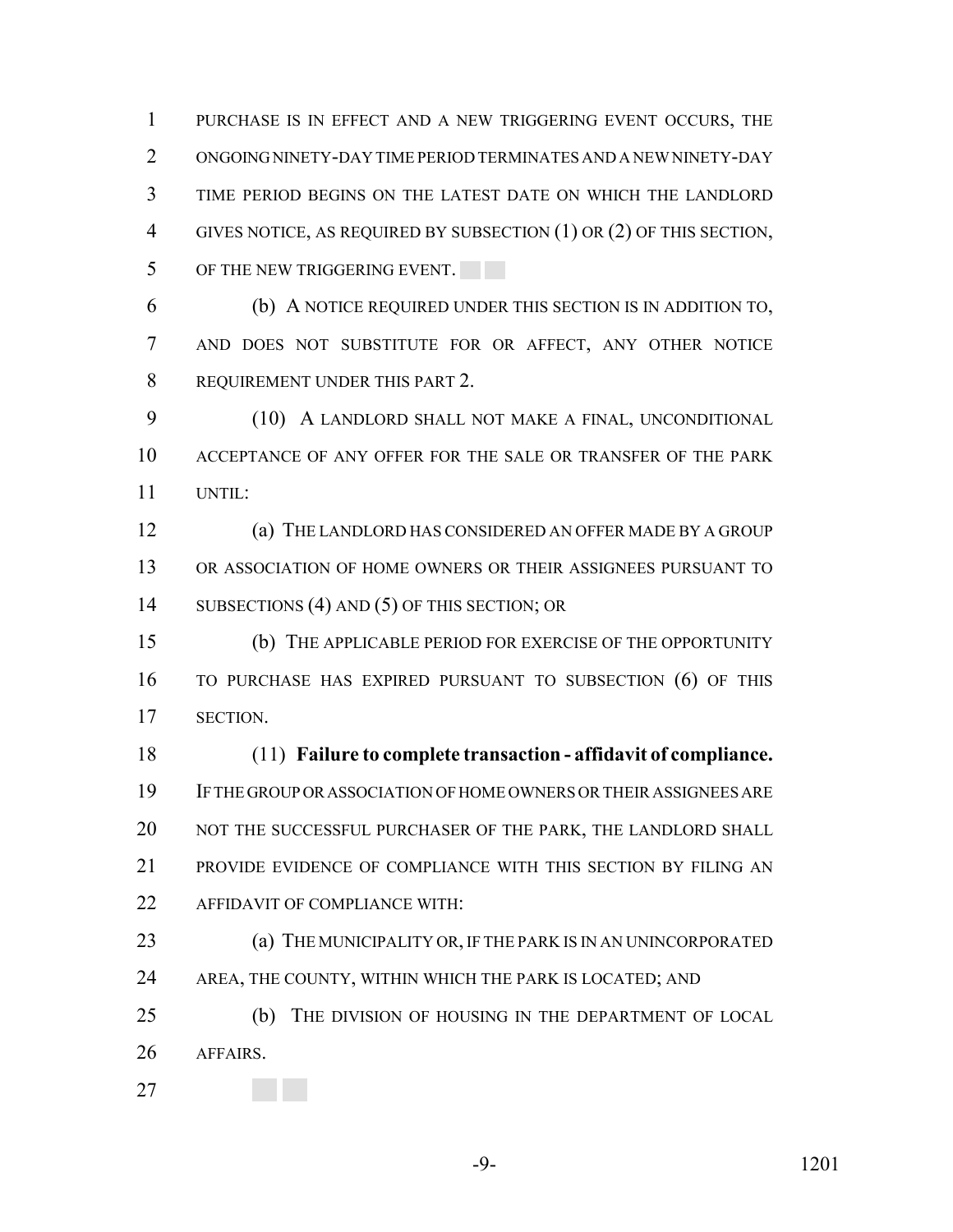(12) **Exemptions from notice requirement.** NOTWITHSTANDING ANY PROVISION TO THE CONTRARY, A LANDLORD IS NOT REQUIRED TO GIVE NOTICE OR EXTEND AN OPPORTUNITY TO PURCHASE TO A GROUP OR ASSOCIATION OF HOME OWNERS OR THEIR ASSIGNEES IF THE SALE, TRANSFER, OR CONVEYANCE OF THE MOBILE HOME PARK IS: (a) TO A SPOUSE, A PARTNER IN A CIVIL UNION, OR A PARENT, SIBLING, AUNT, UNCLE, FIRST COUSIN, OR LEGALLY RECOGNIZED CHILD OF THE LANDLORD;

 (b) TO A TRUST THE BENEFICIARIES OF WHICH ARE THE SPOUSE, PARTNER IN A CIVIL UNION, OR LEGALLY RECOGNIZED CHILDREN OF THE LANDLORD;

 (c) (I) TO A BUSINESS ENTITY OR TRUST THAT THE TRANSFERRING BUSINESS ENTITY OR TRUST CONTROLS, DIRECTLY OR INDIRECTLY.

(II) AS USED IN THIS SUBSECTION (13)(c),"CONTROLS" MEANS:

(A) OWNS ENTIRELY AS A SUBSIDIARY;

(B) OWNS A MAJORITY INTEREST IN; OR

 (C) OWNS AS LARGE AN OWNERSHIP INTEREST AS ANY OTHER OWNER, WITH A MINIMUM OWNERSHIP INTEREST OF TWENTY-FIVE

PERCENT.

20 (d) TO A FAMILY MEMBER WHO IS INCLUDED WITHIN THE LINE OF 21 INTESTATE SUCCESSION IF THE LANDLORD DIES INTESTATE;

(e) BETWEEN JOINT TENANTS OR TENANTS IN COMMON; OR

23 (f) PURSUANT TO EMINENT DOMAIN.

 (13) **Triggering events not essential.** (a) A GROUP OR ASSOCIATION OF HOME OWNERS OR THEIR ASSIGNEES MAY SUBMIT AN OFFER TO PURCHASE TO A LANDLORD AT ANY TIME, EVEN IF NONE OF THE EVENTS LISTED IN SUBSECTION (1) OR (2) OF THIS SECTION HAS OCCURRED.